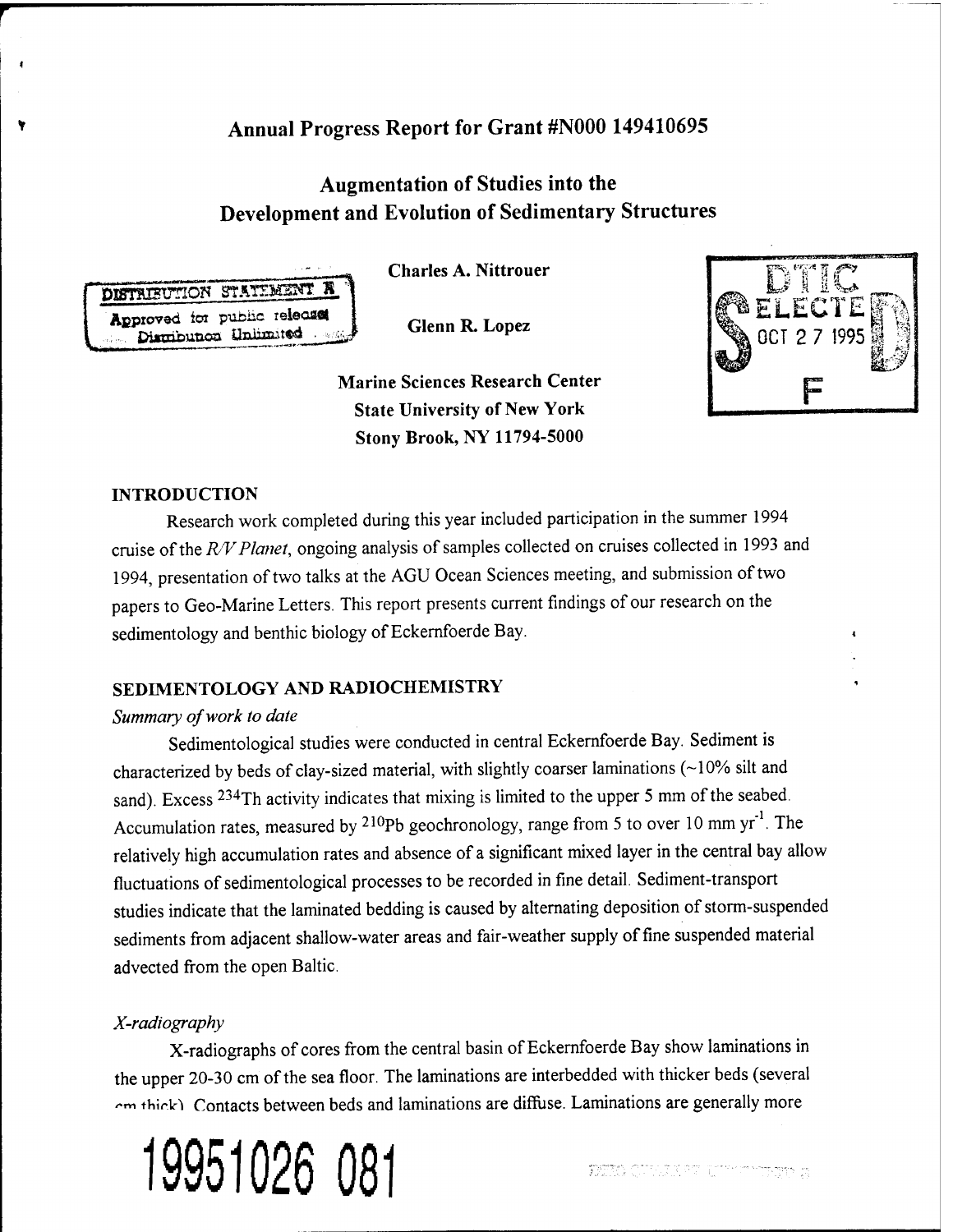absorptive of X-rays than the thicker beds (thus appearing dark in positive prints: Fig. 1), and may be laterally discontinuous and inclined from horizontal.

#### *Microfabric*

Two general types of microfabric were observed in cores from the central basin: pelletal fabrics (pellets  $> 10\%$  of volume; percentages are approximate) and non-pelletal fabrics (pellets  $\leq$ 10% of volume). Of these, pelletal fabrics are by far the most common, and may be either matrix supported or pellet supported. Transitions from non-pelletal layers to overlying pelletal layers tend to be gradational, whereas contacts between non-pelletal and underlying pelletal layers are sharp  $(Fig. 2)$ .

Pelletal fabrics tend to be anisotropic. Non-pelletal laminations sometimes display graded bedding (Fig. 2); other laminations may show no obvious grain-size variations between layers. In general, microstructural laminations correspond to laminations observed in X-radiographs, and pelletal fabrics in thin section are associated with thicker, homogenized beds seen in Xradiographs.

#### *Grain-size distribution*

Grain-size distributions tend to be polymodal, with the primary mode centered between 9.5 and 11.5  $\phi$  and a secondary mode, less than 10% by mass, centered between 3 and 6  $\phi$  (Fig. 3). Subtle coarsening in the median grain size of each mode is commonly associated with laminations observed in X-radiographs, and non-pelletal, graded bedding in microfabric (Fig. 3). The coarsening associated with these laminations is accompanied by a 2-4% increase in the mass percentage of particles in the  $3-6 \phi$  size range.

#### *Radiochemistry*

Sediment accumulation rates in the central basin determined by <sup>210</sup>Pb geochronology range from <sup>3</sup> to over <sup>10</sup> mm per year (Fig. 4). Excess <sup>210</sup>Pb is present in the seabed to depths of 30-40 cm (Fig 4). Excess <sup>234</sup>Th is restricted to the upper 5 mm of sediment, indicating that mixing is restricted to this thin veneer in the sea floor. No significant seasonal variability in sediment mixing depths was observed over winter, spring and summer cruises, although intensity sediment mixing depths was observed over winter, spring and summer cruises, although intensity<br>may of mixing may change. Lateral variability of accumulation rates within the central basin was minimal.

Shallow penetration of sediment mixing results in the preservation of a detailed environmental record (cm-scale) in central-basin sediments. Long-term variations in <sup>210</sup>Pb profiles were observed in central-basin cores (Fig. 4), indicating historical shifts in either Pb flux in ~~ coastal waters or changing sediment supply.

| Dist | $\Delta$ van and or<br>Special |
|------|--------------------------------|
|      |                                |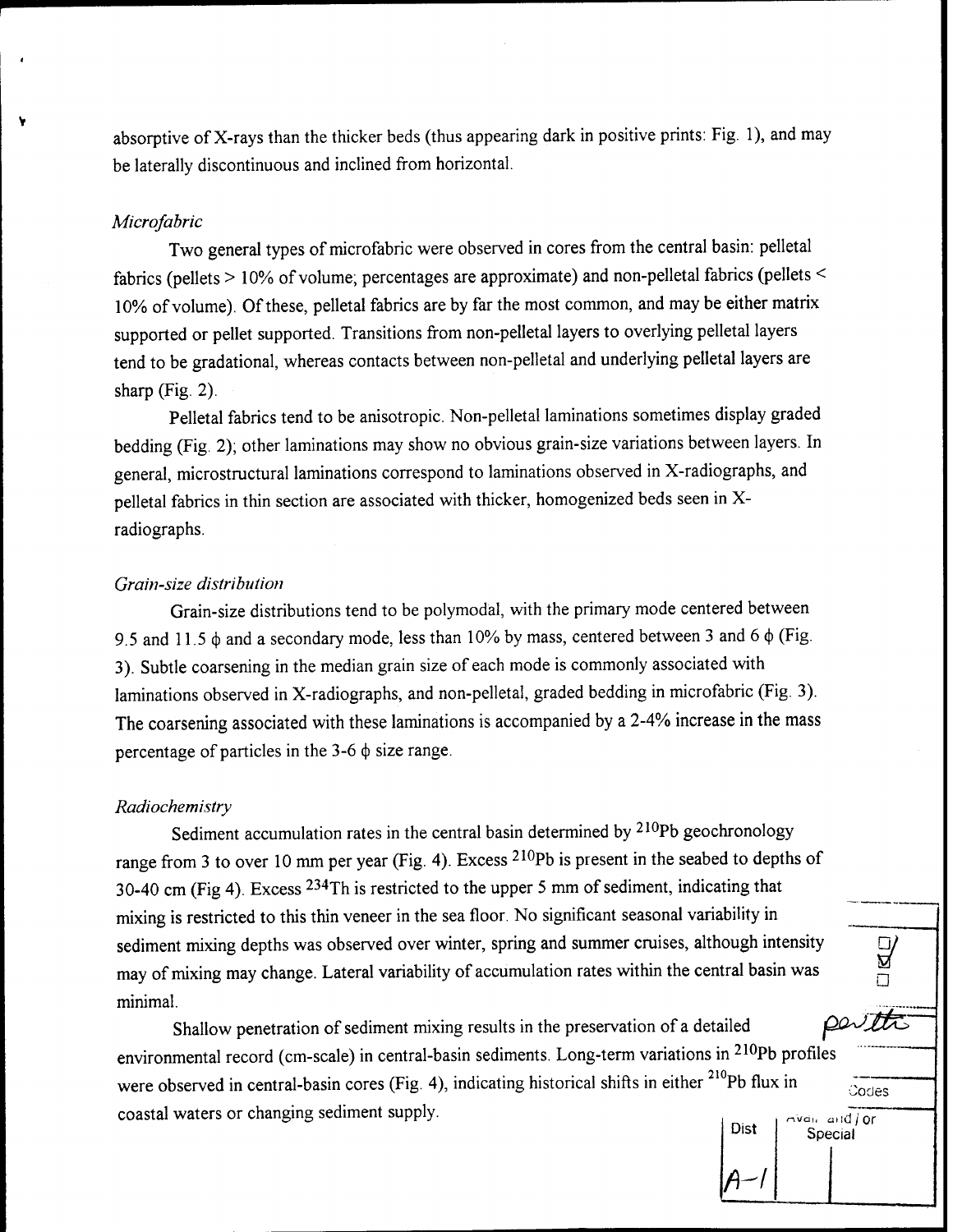#### *Sedimentary Event Layers*

Ñ,

Once a sediment layer is deposited, it is then subject to modification by biological and physical mixing. In the absence of physical mixing, the degree of event-layer preservation in the historical sedimentary record is a function of the deposited-layer thickness, the sediment accumulation rate, and the depth and rate of biological mixing (Guinasso and Schink, 1975; Nittrouer and Sternberg, 1981; Wheatcroft, 1990, 1994). Events layers thicker than the mixed layer can be generated by unusual events (from large storms or floods), and can overwhelm the benthos, interrupting biological mixing (Wheatcroft, 1994). The physical record of such an event would be a bed or lamination with: a sharp lower boundary (resting on top of a bioturbated bed), a physically stratified lower layer, and a gradual increase upward in the intensity of bioturbation. This sequence has been widely recognized in coastal depositional environments (Frey and Howard, 1986; Leithold, 1989; Aigner and Reineck, 1982; Wheatcroft, 1994 ). The conceptual model is consistent with sedimentation in the central basin of Eckernfoerde Bay.

#### *Depositional andPost-depositional Processes: Preserved Fabric*

In order to assess the relationship between pulsed sediment deposition and rate of bioturbation, laminations were examined in thin section for evidence of progressive bioturbation with age. The laminations clearly preserved in thin sections (Fig. 2) have sharp lower contacts, and grade upwards into progressively more pelletized sediment. This trend indicates that degree of pelletization can be used as an estimate of bioturbation intensity following event-layer deposition, when the pellets under study are resistant to breakdown. The thicknesses of unburrowed sediment in event layers are on the order of 3-5 mm, comparable to progressively pelletized layers. Each preserved lamination must have been initially thicker than the sediment mixing depth in the central basin, otherwise the lower boundary would not have been preserved.

Excess <sup>234</sup>Th activities (Fig. 4) were used to estimate the biodiffusion coefficient  $D_b$  (~ 0.3)  $cm<sup>2</sup>$  yr<sup>-1</sup>) in central basin sediments, using a solution to the steady-state advection/diffusion equation (Aller and Cochran, 1976),

$$
D_b = \lambda (z/ln(C_0/C_z))^2
$$

where  $\lambda$  is the <sup>234</sup>Th decay constant (10.5 yr<sup>-1</sup>), *z* is depth in the seabed (cm),  $C_0$  is excess activity at the surface (decays per minute per gram of sediment:  $dpm/g$ ), and  $C_z$  is excess activity at depth *z* (dpm/g). The thin surface mixed layer resulted in only two subsamples containing excess <sup>234</sup>Th (Fig. 4). Because of the rapid mixing rates relative to accumulation rates, biological mixing is assumed to control the penetration of excess <sup>234</sup>Th into the seabed.

A method useful for assessing appropriate length and time scales of bioturbation is the decomposition of the biodiffusion coefficient into a mean step length and rest period (Wheatcroft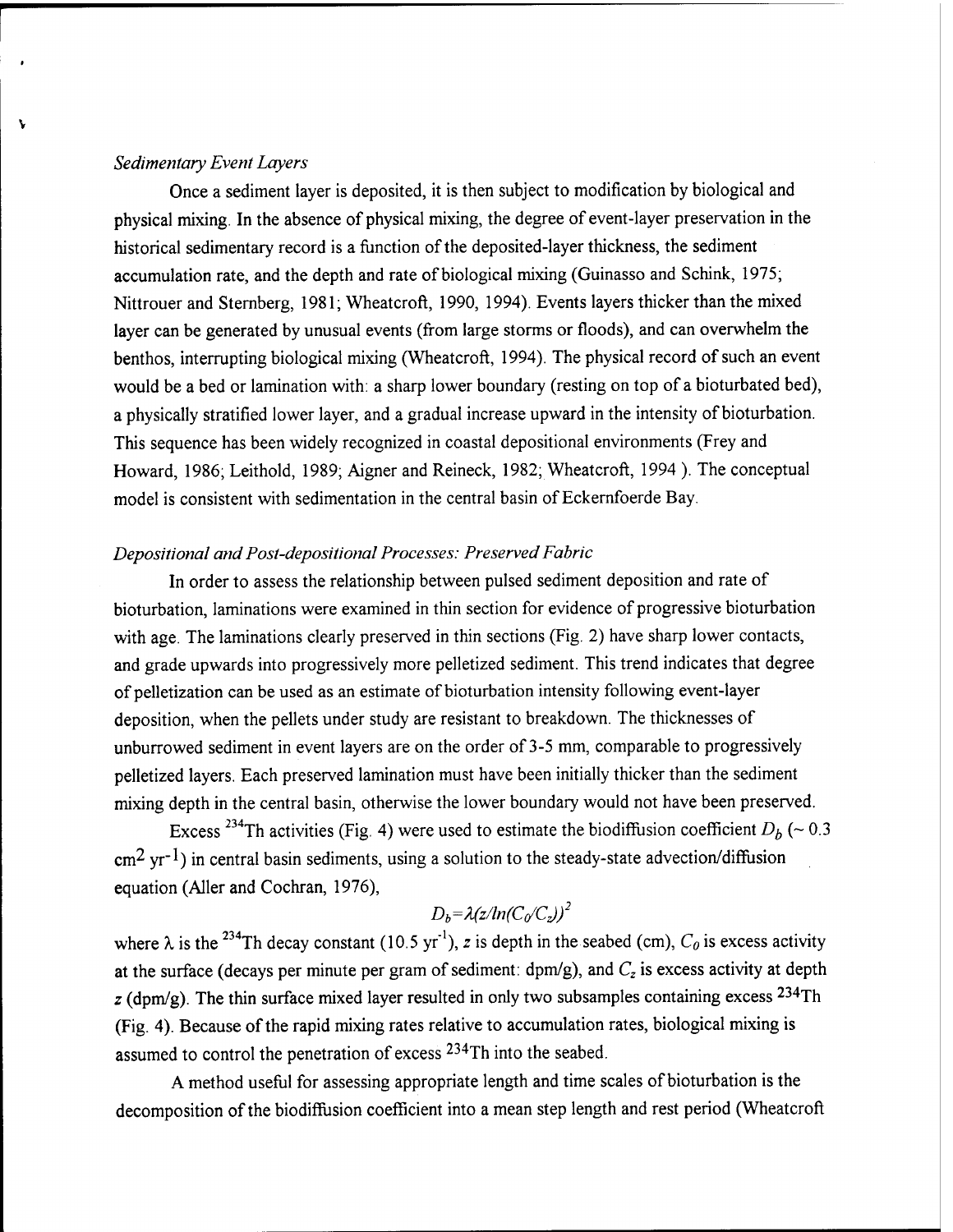and others, 1990) using the form  $D_b = \delta^2/2\Omega$ , where  $\delta$  is mean step length, and  $\Omega$  is mean rest period (yr). Assuming a step length of 2 mm (a value appropriate to the benthic community, based on body length: G. Lopez, pers. commun), the rest period is 24 days. To advect a <sup>1</sup> mm layer through the 5 mm mixed layer in less time than the rest period (and so preserve the layer) would require rapid deposition at rates equivalent to 7.5 cm  $yr^{-1}$ , one order of magnitude higher than the mean accumulation rates in the central basin ( $\sim$ 7 mm yr<sup>-1</sup>). Event layers exceeding the mixed-layer thickness satisfy these conditions.

#### *Decadal-Scale Stratigraphic Record*

Evidence of fluctuating accumulation rate is found on decadal scales, determined by  $^{210}Pb$ geochronology (Fig. 4), as well as scales of single events, represented by non-pelletized laminations seen in thin sections (Fig. 2). Such fluctuations have been documented regionally (Balzer and others, 1986), and have been linked to winter-storm frequency and resultant resuspension and deposition (Khandriche et al, 1986). Shear velocities in the central basin have upper limits below critical erosion values (Friedrichs and Wright, in press), precluding significant physical sediment mixing. Biological mixing is seasonally intense, but is limited to depths  $(-5 \text{ mm})$ on the same order as annual accumulation rates  $(5{\text -}10 \text{ mm yr}^{-1})$ . Thus, upper sediments of the central basin preserve a relatively high-resolution historical record (cm-scale) of sedimentary processes.

#### *Conclusions*

١

The sedimentary input to the central basin is controlled by pulsed supply of fine particles from both proximal and distal sources. Time-series benthic-boundary-layer observations (Friedrichs and Wright, in press) indicate physical sediment mixing to be insignificant. Biological mixing is intense, but presently limited to the upper 5 mm of seabed. Sediment pulses (storm layers) exceeding the mixed-layer thickness may be preserved as individual laminations. Slower deposition results in intensely reworked and pelletized sediment (pelletal fabric). Particle and chemical tracers reaching the seafloor may be vertically resolved to increments of  $\sim$ 5 mm, preserving a detailed stratigraphic record.

Fluctuations in the frequency of sediment pulses cause variations in  $210Pb$  accumulation rates (3-10 mm yr<sup>-1</sup>). Similarly, sedimentary fabric (mm and cm scales) displays subtle gradients in grain size and bioturbation (including pelletization) that correlate to fluctuations in sediment supply rate.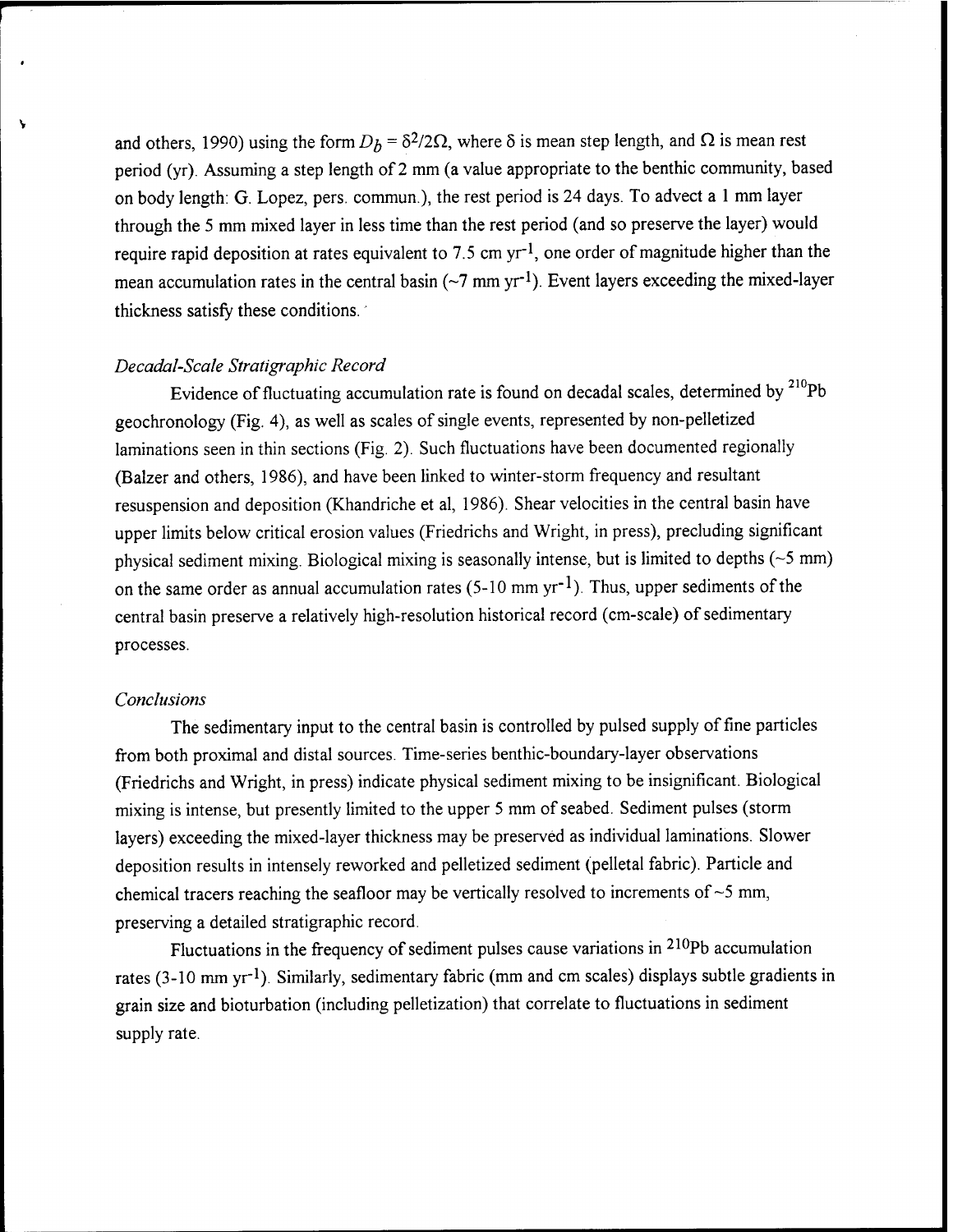#### **BENTHIC BIOLOGY**

#### *Summary ofwork to date*

The benthic macrofaunal community of Eckernfoerde Bay was characterized in terms of abundance and community structure. The community was dominated by small surface depositfeeding animals. Faunal abundances in spring 1993 were 30,000-80,000 m<sup>-2</sup>, and were 2,000-9,000 m<sup>-2</sup> in summer 1994. Particle bioturbation was limited to the top 0.5-1.0 cm throughout Eckernfoerde Bay. Functional group classification, faunal abundances, organism size, and particle bioturbation are consistent with the hypothesis that the benthic community of Eckernfoerde Bay is controlled by a regular disturbance which maintains the community at a low level of complexity. All measured biological components are consistent with sedimentological and radiochemical studies which indicate a very thin layer  $(\leq lcm)$  of biological mixing.

#### *Benthic Sampling*

Benthic samples were taken during four ten-day cruises aboard the R.V. *Planet* and R.V. *Helmsand,* German naval research ships, during spring 1993 and summer 1994. Benthic sampling was focused around the acoustic tower deployment sites - Old Tower, New Tower - in the central basin (Fig. 5). Other samples were taken from the landward and seaward ends of the bay. These included both muddy sites - Eckernfoerde Navy Base, Stanic Tower, Hausgarten - and one sandy site, Mittelgrund. Three or more replicate box cores (20 x 30 x 50 cm) were collected per station. Three subcores were taken from each box core, were extruded, and sectioned into 0-2 and 2-10 cm sections. Animals were seived from sediment using a 500-um sieve and preserved. Animals were identified to the lowest taxonomic group (usually species). Each taxonomic group was assigned to one of the following functional groups: surface deposit feeder, head-down deposit feeder, suspension feeder, or carnivore (see Table 1).

A bioturbation experiment was conducted to compare vertical particle mixing rates in different sediments and benthic communities. Three 15 cm diameter cores were collected from four stations along the axis of the bay - New Tower, Old Tower, Eckernfoerde Navy Base, Mittelgrund - in April 1993. Cores were maintained in a running seawater sytem at a shore lab. A 50 ml suspension of orange fluorescent particles (Radiant Pigment, 4-10  $\mu$ m diameter, 1.4 sp. gravity) in seawater was added to the overlying water in each core, and allowed to settle onto the sediment surface for 24 hours. There was one control core and two experimental cores from each station. Nine to 12 subcores (10 ml syringe cores) were taken from each core. Subcores were vertically sectioned into 0-0.5, 0.5-1.0, 1.0-1.5, 1.5-2, 2-3, 3-4, and 4-5 cm intervals. Salinity and temperature were monitored during the course of the experiment. Experimental cores were incubated for approximately 2 weeks. Samples were analyzed for fluorescence of tracer particles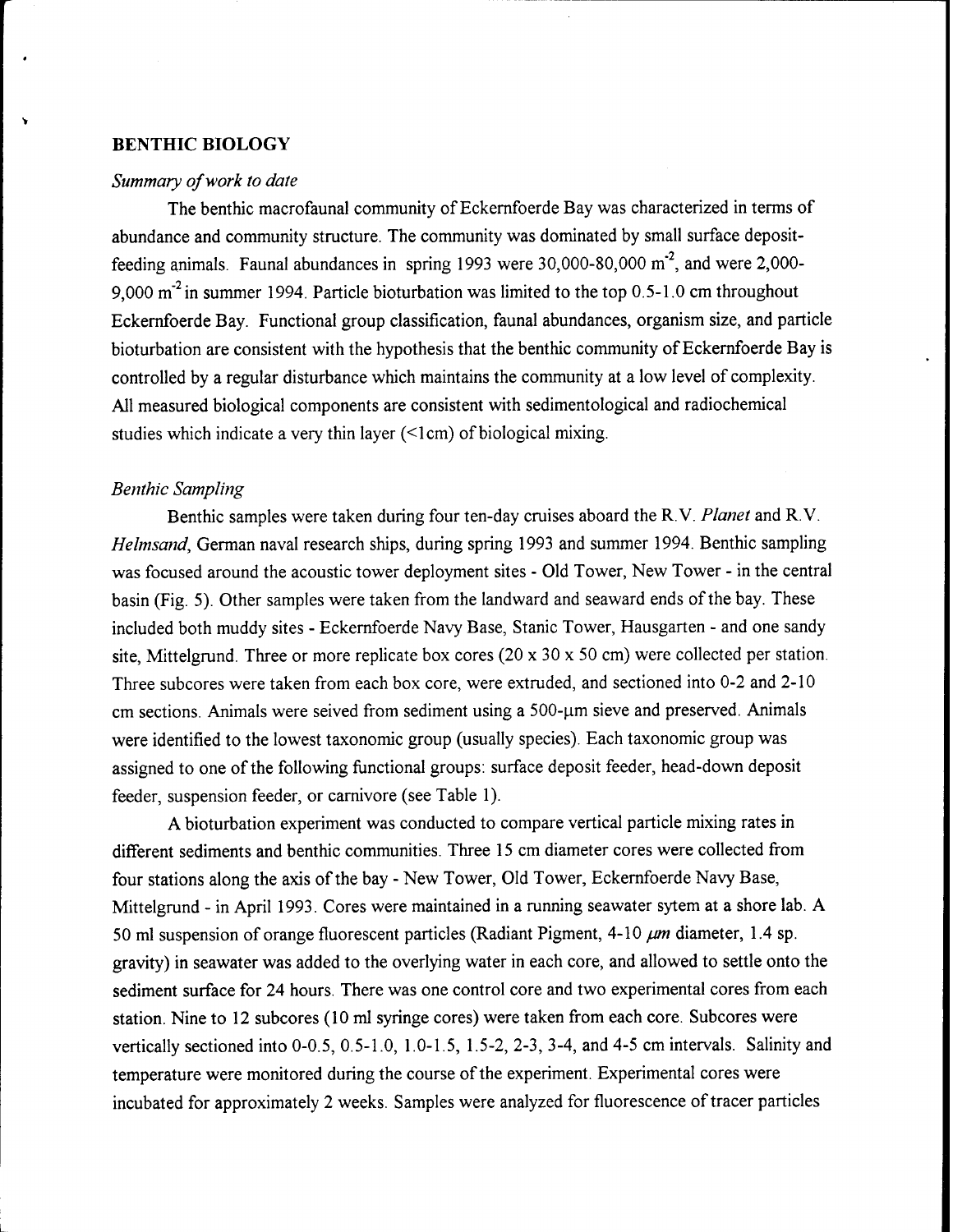(modified from Carey 1989). All values were corrected for background fluorescence. Values from each depth interval were expressed as percent of the total fluorescence in that subcore.

#### *Biological Observations*

Macrofaunal abundance was high throughout the bay, dominated by small adults and juveniles of larger species. The dominant macrofauna consisted of 16 species (90% of total species) and 4 functional groups (Table 1). Benthic samples from the muddy stations - Old Tower, New Tower - in both 1993 and 1994 were dominated by small, numerous surface deposit feeders. The polychaete *Polydora ciliata* and the tellinid bivalve *Abra alba* accounted for 75-90% of all animals in many samples. Most ofthe *A. alba* were juveniles (<2.5 mm). Adult *Abra alba* were absent but their characteristic fecal pellets were abundant in the central basin; their presence indicates lateral transport from the sides of the basin. The surface deposit feeding cumacean, *Diastylus rathkei,* was numerically important in the June 1994 samples.

Abundances of surface deposit feeders in March-May, 1993 samples (27,000 - 73,000 m<sup>-2</sup>) were significantly greater than the June-July, 1994 abundances  $(1,700 - 9,000 \text{ m}^2)$  (Fig. 5). Decreases in abundance were coupled with a shift in community composition at the muddy stations (Tower stations, Navy Base, Transect Station A, Hausgarten). The relative abundance of surface deposit feeders at the tower stations decreased from 80-90% in March-May 1993 to 60- 85% in June 1994 (Fig. 6). Carnivores, especially *Harmathoe* sp. were proportionally more important in the June 1994 samples. The relative abundances of head-down deposit feeders remained unchanged between the two sampling years.

Mittelgrund is a sandy site near the mouth of Eckernfoerde Bay (see Fig. 5). This area supported a distinctly different fauna with significantly lower abundances than the muddy stations in the central basin. Mittelgrund had more head-down deposit feeders and a higher proportion of carnivores than the Tower sites (Fig. 6). Suspension feeders were also significantly more abundant in the sandier site.

The results of the particle mixing experiments showed that fluorescent particles were mixed approximately  $0.5-1.0$  cm into the sediment for all sites over a two week period (Fig. 7), regardless of functional group.

Our data indicates that the benthic fauna of Eckernfoerde Bay is dominated by small, surface deposit feeders, which do not mix particles deeply but probably mix the top cm of the sediment on short time scales (days). Differences in mean abundances between the two sampling years is thought to be seasonal (March-May in 1993 versus late June in 1994) and is consistent with previous work done in the Kiel Bight (e.g. Bosselman 1988, Meyer-Reil and others 1987, Rumohr and Arntz 1982).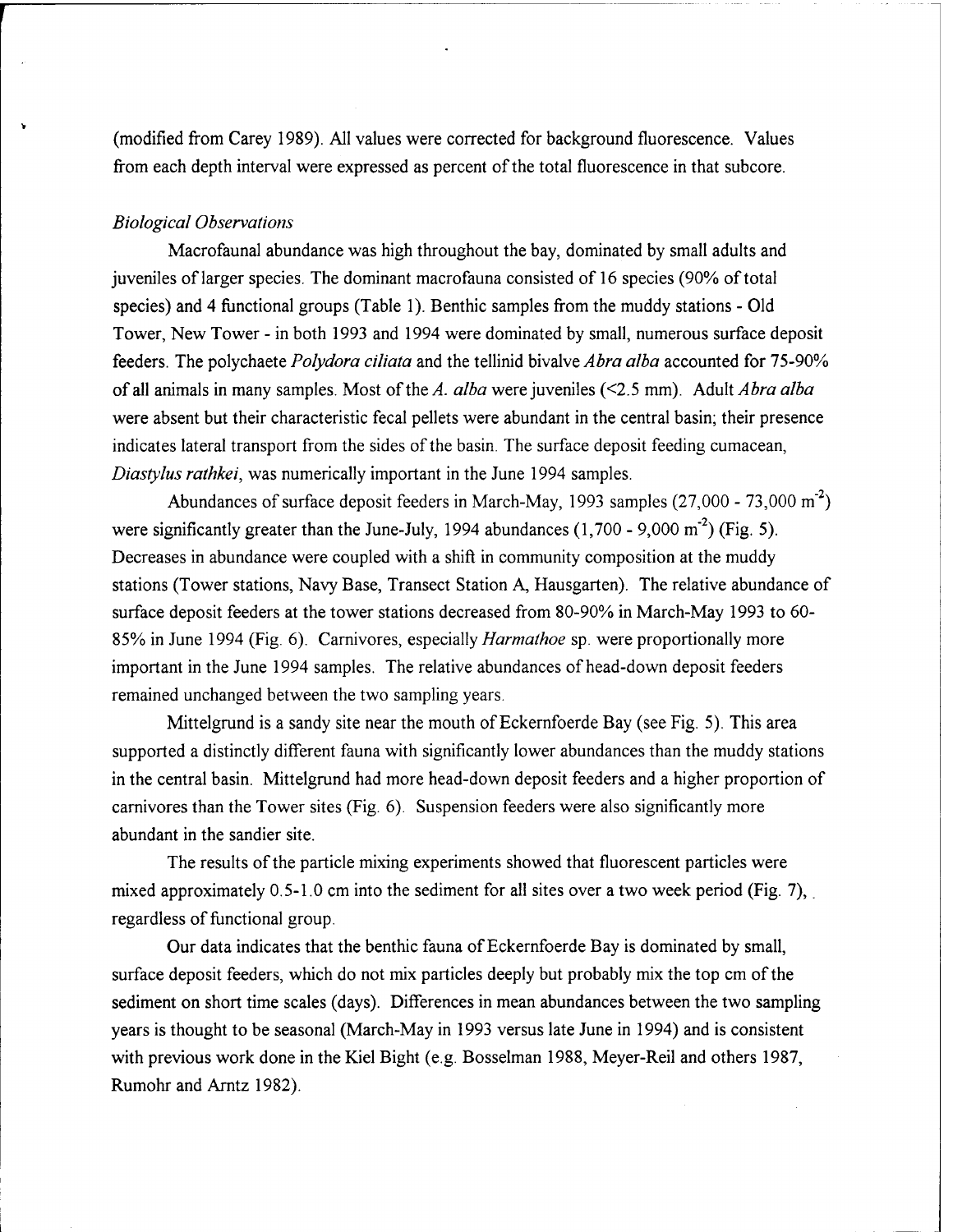The abundances and composition of benthic fauna in Kiel Bight is strongly linked to seasonal patterns of oxgen availability in the near-surface sediment (Kolmel 1979; 1977; Reimers; 1976). The benthic fauna of Kiel Bight typically experiences an exponential increase in abundance, dominated by small, tube-building polychaetes such as *Polydora ciliata,* from March to early June followed by a crash in June-July (Weigelt 1991; Bosselman 1988; Meyer-Reil and others 1987; Rumohr and Arntz 1982). In Eckernfoerde Bay, mean abundance ofP. *ciliata* decreased an order of magnitude from the March-May 1993 sampling to the late June 1994 samples.

The primary controls on the benthic fauna of Eckernfoerde Bay during the study period were thought to be the rate of organic input to sediments, water column stratification, deep water mixing, and oxygen availability. During the spring bloom, carbon transport to the seafloor is between 10 and 15 g C m<sup>-2</sup> and one-third of the yearly organic input can reach the seafloor of the Kiel Bight in 1-2 weeks (Meyer-Reil and others 1987). Portions of the Kiel Bight, particularly the southwest portion where Eckernfoerde Bay is located, are annually subjected to periods of hypoxia and anoxia in summer due to stratification of the water column and stagnant physical conditions (Weigelt 1991; 1990; Meyer-Reil and others 1987). We hypothesize that the low oxygen conditions that occur with water column stratification in Eckernfoerde Bay causes a regular disturbance which controls the complexity of benthic community structure.

All measured components of Eckernfoerde Bay - abundance, diversity, animal size, functional groups, particle mixing - point to a community dominated by pioneering species (sensu Rhoads and Boyer 1982), especially *Polydora ciliata* and *Capitella* sp., and a system controlled by a regular or recent disturbance which reduced the complexity of the community structure and sediment reworking by the benthic fauna. This is borne out by our bioturbation experiments (Fig. 7), our sedimentology and radiochemistry results, and with numerous German studies of the Kiel Bight (e.g. Weigelt 1991, Bosselman 1988, Meyer-Reil and others 1987, Rumohr and Arntz 1982).

#### **REFERENCES**

- Aigner T and Reineck H-E (1982) Proximality trends in modern storm sands from the Helgoland Bight and their implications for basin analysis. Senckenbergiana Maritima 14: 183-215
- Aller RC and Cochran JK (1976) <sup>234</sup>Th-<sup>238</sup>U disequilibrium and diagenetic time scales. Earth and Planetary Science Letters 29: 37-50
- Balzer W,. Erlenkeuser H, Hartmann M, Müller PJ and Pollehne F (1986) Diagenesis and exchange process at the benthic boundary. In: Rumohr J, Walger E and Zeitschel B (Eds.), Lecture notes on coastal and estuarine studies, vol. 13: Seawater-sediment interactions in coastal waters. Berlin: Springer-Verlag, pp 111-161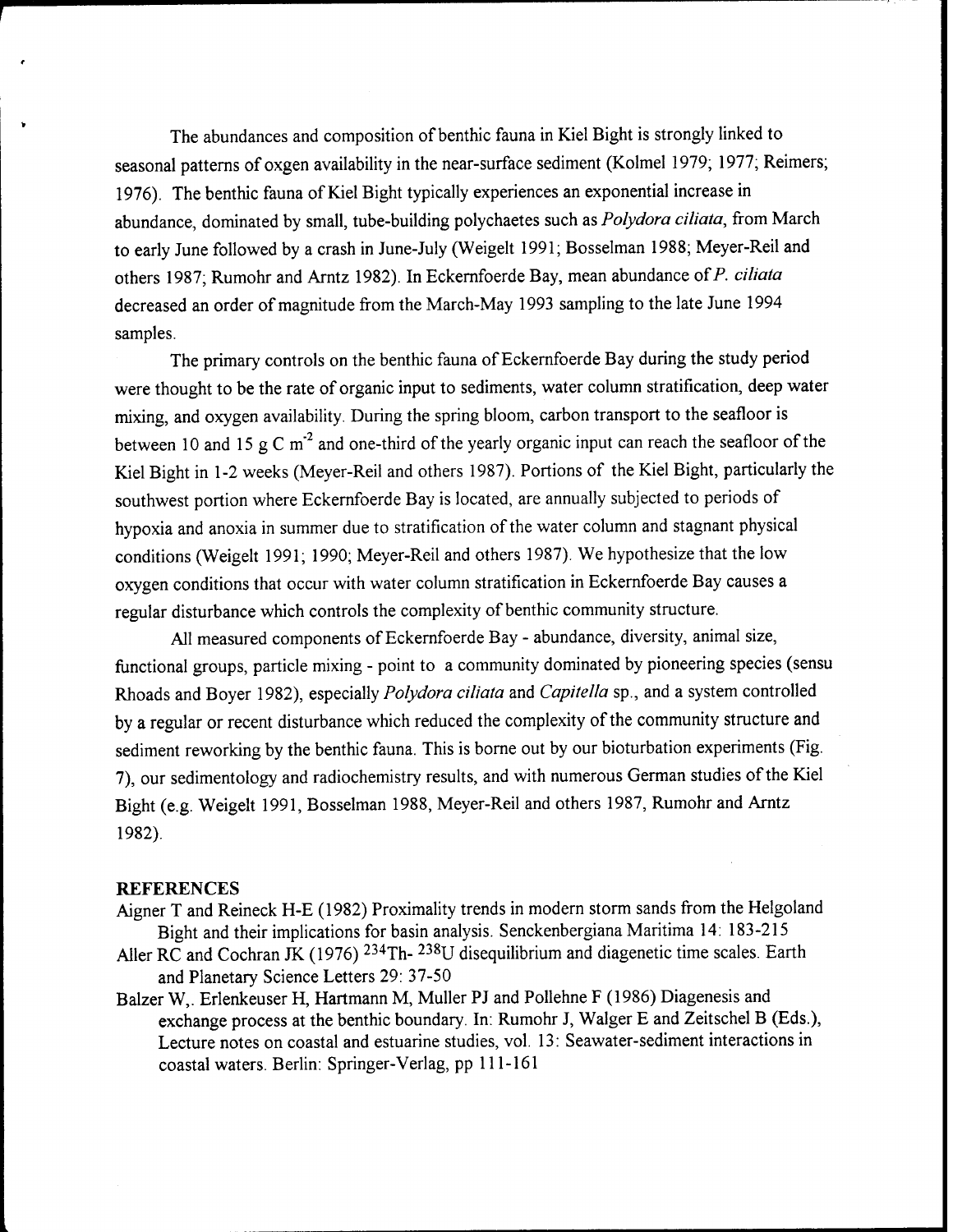- Bosselman A (1988) Settlement and succession of benthic animals a subtidal experiment in the German Bight compared with the "Benthosgarten" experiment in Kiel Bay. Kieler Meeresforsch., Sonderh., 6:375-388
- Carey D (1989) Fluorometric detection of tracer particles used to study animal-particle dynamics. Limnol.Oceanogr., 34(3): 630-635.
- Frey RW and Howard JD (1986) Mesotidal estuarine sequences: a perspective from the Georgia Bight. Journal of Sedimentary Petrology 56: 911-924
- Friedrichs CT and Wright LD (in press) Resonant internal waves and their role in transport and accumulation of fine sediment in Eckernfoerde Bay, Baltic Sea. Continental Shelf Research
- Guinasso NL and Schink DR (1975) Quantitative estimates of biological mixing rates in abyssal sediments. Journal of Geophysical Research 80: 3032-3043.
- Khandriche A, Werner F and Erlenkeuser F (1986) Effects of easterly storms of winter 1978/79 on the sediments of the Eckernfoerder Bucht, western Baltic. Meyniana 38: 125-152
- Kolmel R (1977) Ökosysteme im Wechsel zur Anaerobiose. Zoobenthos und Abbau in zeitweise anoxischen Biotopen der Kieler Bucht.- Ph.D Thesis, Univ. Kiel and Rep. SFB 95 Univ. Kiel, 33, 403pp.
- Kolmel R (1979) The annual cycle of macrozoobenthos: its community structures under the<br>influence of oxygen deficiency in the Western Baltic, p.19-28. In: E. Naylor and R.G. influence of oxygen deficiency in the Western Baltic, p. 19-28, In: E. Naylor and Hartnoll (eds.), Cyclic Phenomena in Marine Plants and Animals, Pergamon Press, Frankfurt.
- Leithold EL (1989) Depositional processes on an ancient and modern muddy shelf, northern California. Sedimentology 36: 179-202
- Meyer-Reil L-A Faubel *A,* Graf G, Thiel H (1987) Aspects of benthic community structure and metabolism,Ch. 3, p. 70-110. In: J. Rumohr, E. Walger, and B. Zeitzschel (eds.), Lecture Notes on Coastal and Estuarine Studies, Vol. 13, Seawater-Sediment Interactions in Coastal Waters.
- Nittrouer CA and Sternberg RW (1981) The formation of sedimentary strata in an allochthonous shelf environment: the Washington continental shelf. Marine Geology 42: 201-232
- Nittrouer CA, Sternberg RW, Carpenter R and Bennett JT (1979) The use of <sup>210</sup>Pb geochronology as a sedimentological tools: Application to the Washington continental shelf. Mar. Geol., 31,297-316.
- Reimers T (1976) Anoxische Lebensraume: Struktur und Entwicklung der Microbiozonose an der Grenzflache Meer/Meeresboden. Ph.D. Thesis and Rep. SFB 95 Univ. Kiel, 20, 134pp.
- Rhoads D and Boyer L (1982) The effects of marine benthos on physical properties of sediments:<br>a successional perspective Ch 1, p. 3-52. In: P. McCall and J. Tevesz (eds.), Animala successional perspective, Ch.1, p. 3-52. In: P. McCall and J. Tevesz Sediment Relationships: The Biogenic Alteration of Sediments, Plenum Press, New York, Vol. 2, Topics in Geobiology.
- Rumohr H and Arntz W (1982) The "Benthosgarten" : a new approach for the study of softbottom communities. Meeresforsch., 29(4): 225-238.
- Weigelt M (1990). Oxygen conditions in deepwater of Kiel Bay and the impact of inflowing saltrich Kattegat-Water. Meeresforsch., 33:1-22.
- Weigelt M (1991) Short- and long-term changes in the benthic community of the deeper parts ofKiel Bay (Western Baltic) due to oxygen depletion and eutrophication. *Meeresforschung,* 33:197-224.
- Wheatcroft RA (1990) Preservation potential of sedimentary event layers. Geology 18: 843-845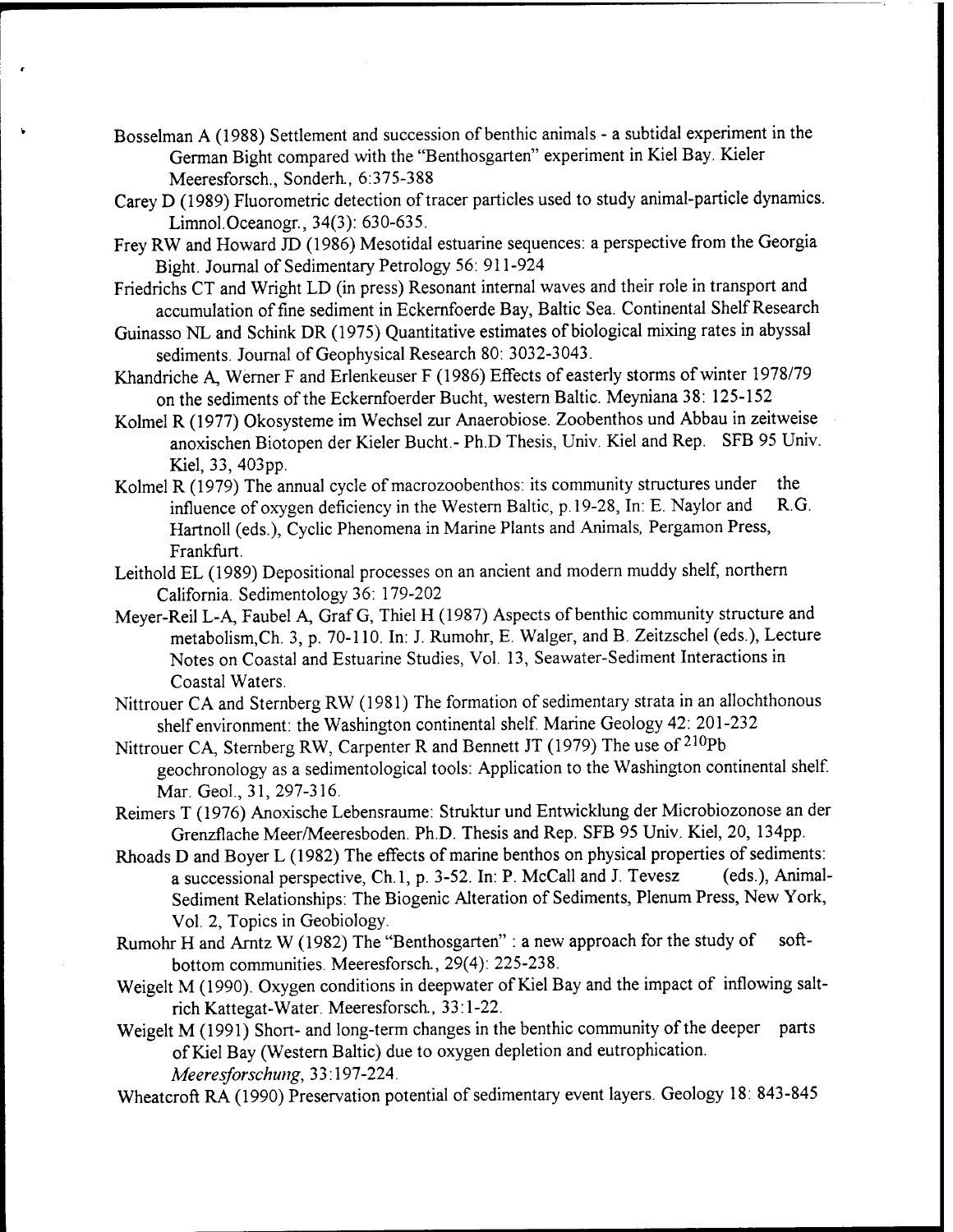- Wheatcroft RA (1994) Spatial autocorrelation of mud-sand bed contacts in shelf environments. Eos 75: 203
- Wheatcroft RA, Jumars PA, Smith CR and Nowell ARM (1990) A mechanistic view of the particulate biodiftusion coefficient: step lengths, rest periods, and transport directions. Journal of Marine Research 48: 177-207

## **PUBLICATIONS AND PRESENTATIONS TO DATE**

- Bentley SJ, Nittrouer CA and Sommerfield CA. Development of sedimentary strata in Eckernfoerde Bay, southwestern Baltic Sea. Submitted to Geo-Marine Letters
- D'Andrea AF, Lopez GR and Craig NI. Benthic macrofauna and bioturbation in Eckernfoerde Bay, Southwestern Baltic Sea. Submitted to Geo-Marine Letters
- Lopez GR, Craig NI, Wallace WG (1994). Benthic faunal distribution and sediment bioturbation in Eckernfoerde Bay. Eos 75: 180
- Nittrouer CA, Sommerfield CK and Bentley SJ (1994). Formation of sedimentary strata in Eckernfoerde Bay. Eos 75: 180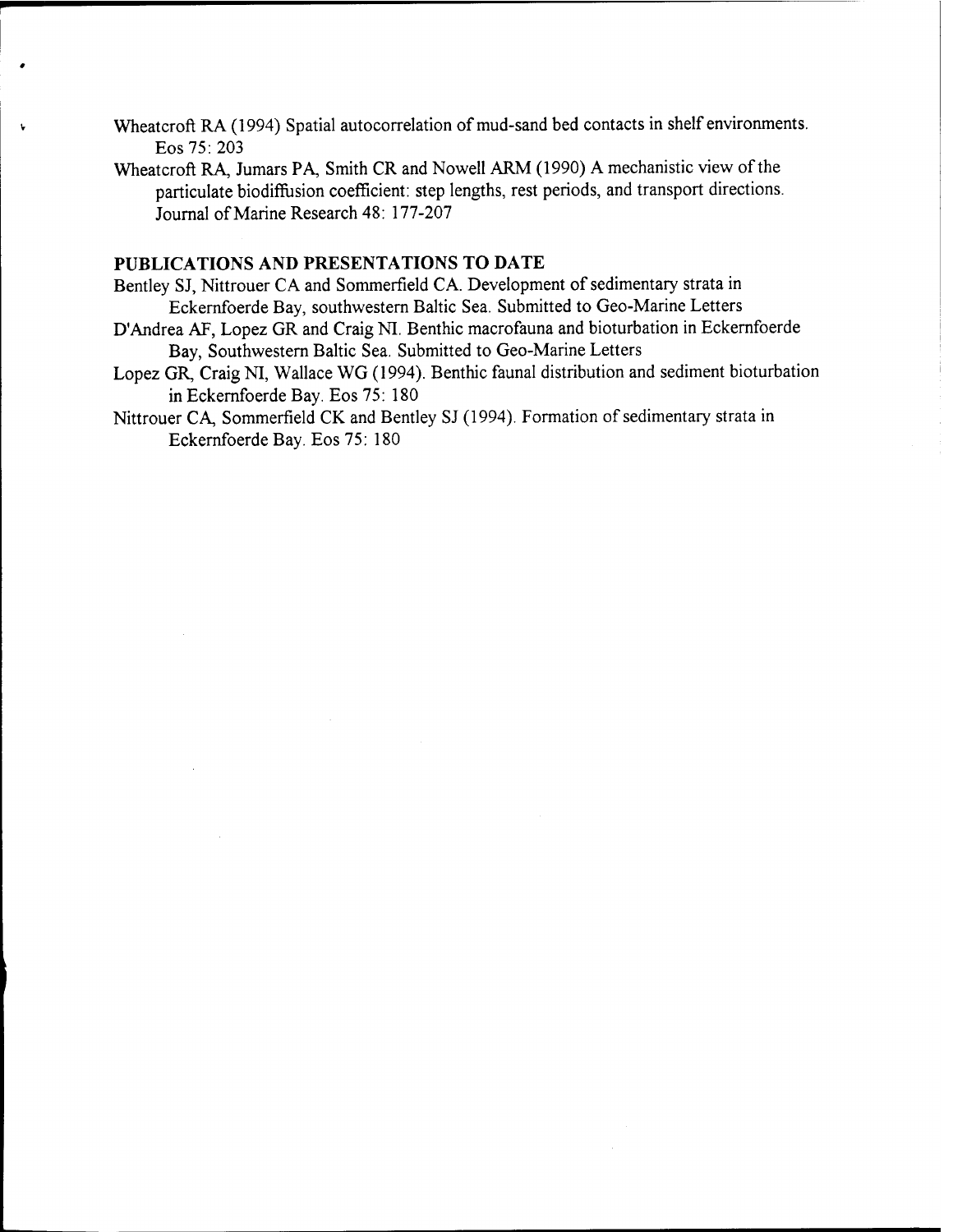## **TABLES AND FIGURES**

 $\mathbf{r}$ 

Table 1. Rank order of dominant macrofauna in Eckernfoerde Bay.

- Fig. <sup>1</sup> X-radiograph positives, BS4-602 (Station N, Fig. 2) and BS4-611 (Station F, Fig. 2). Stations were separated by  $\sim$ 1 km. Note darker laminations (non-pelletized event layers). Thicker, light-shaded beds are intensely pelletized (see Fig. 2).
- Fig. 2 Photomicrographs, BS4-602. Field of view is 5.5 mm wide. A) 2.5-2.8 cm depth, plane light: intensely pelletized horizon; fecal pellets produced by the surface-deposit-feeding bivalve A, alba B); 6.7-7.0 cm depth, crossed polars: upper portion of event layer showing transition from non-pelletized (lower) to pelletized fabric (upper); C) 7.0-7.3 cm depth, crossed polars: basal contact between non-pelletized event layer and underlying pelletized horizon.
- Fig. 3 Grain size distributions. A) BS4-602, 1-2 cm; B) BS4-602, 3-4 cm. The 1-2 cm interval is characteristic of pelletized intervals, and the 3-4 cm interval, slightly coarser, is characteristic of non-pelletized event layers.
- Fig. <sup>4</sup> Radiochemical profiles. A)Excess <sup>210</sup>Pb, BS1-85 (Station F, Fig. 2), note changes in accumulation rate through time; B) Total  $^{234}$ Th, BS4-648, background levels are  $~4$ dpm/g and excess activities are restricted to the upper 5 mm.
- Figure 5. Mean Abundances at Primary Study Sites, 1993: mean from three cruises in Spring, 1993, 1994: mean from one cruise in Summer, 1994. SDF = surface deposit feeders; HDF  $=$  head-down deposit feeders; C = carnivores; SF = suspension feeders; B = browsers.  $*$  = significantly different abundances than 1993 samples ( $\alpha$ =0.05).
- Figure 6. Percent Composition of Functional Groups by Station. SDF = surface deposit feeders; HDF = head-down deposit feeders;  $C =$  carnivores;  $SF =$  suspension feeders;  $B =$ browsers.
- Figure 7. Vertical profiles of percent fluorescence (means and standard deviations) at primary study sites. Values are corrected for background fluorescence. Stations:  $O = New$ Tower,  $F = Old Tower$ ,  $H = Eckernfoerde Navy Base$ ,  $G = Mittelgrund$ .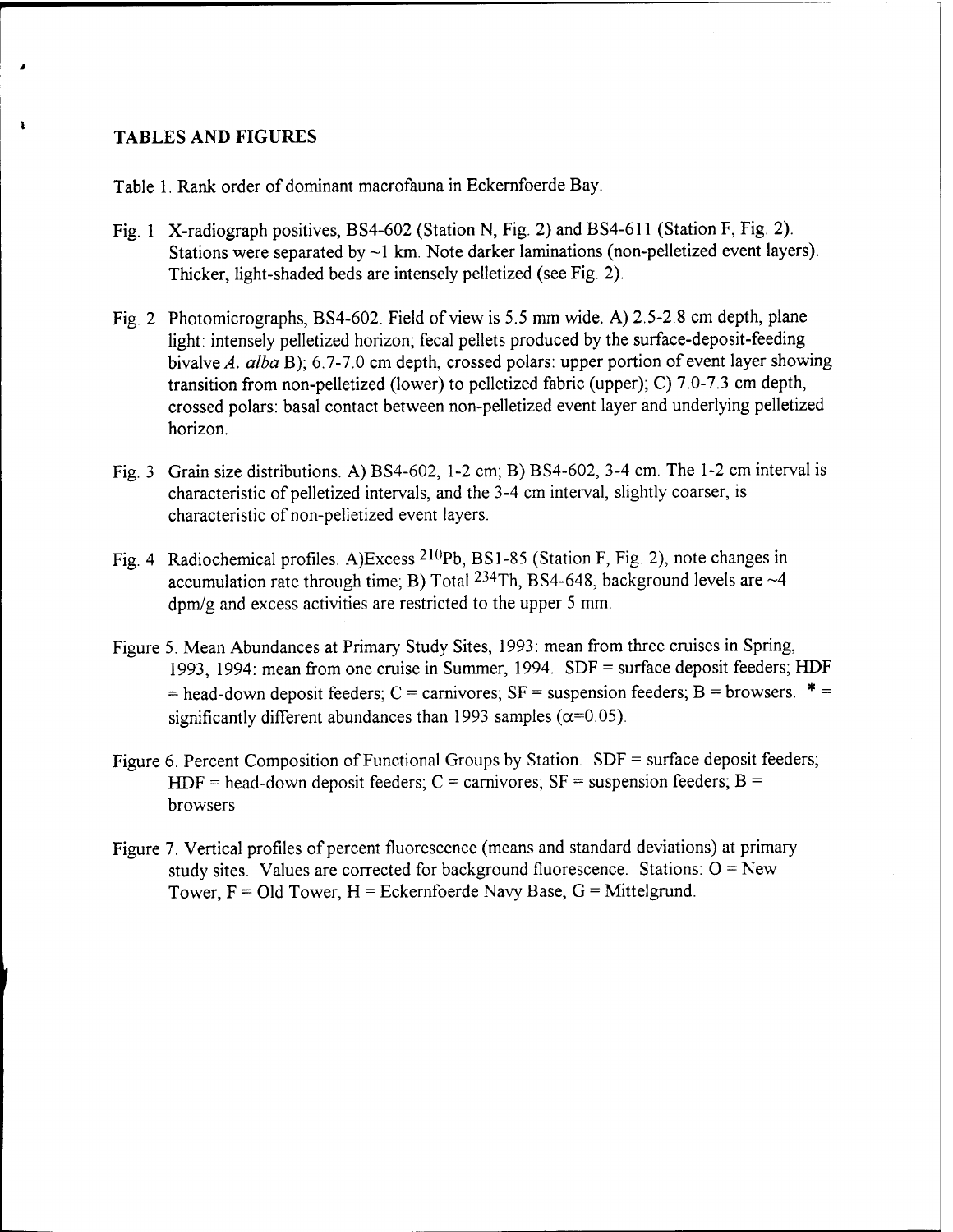

**OFFICE OF THE UNDER SECRETARY OF DEFENSE (ACQUISITION) DEFENSE TECHNICAL INFORMATION CENTER CAMERON STATION ALEXANDRIA, VIRGINIA 22304-6145**

**IN REPLY REFER TO** DTIC-OCC

SUBJECT: Distribution Statements on Technical Documents

OFFICE OF NAVAL RESEARCH CORPORATE PROGRAMS DIVISION **TO:** ONR 353 800 NORTH QUINCY STREET ARLINGTON, VA **22217-5660**

1. Reference: DoD Directive 5230.24, Distribution Statements on Technical Documents, 18 Mar 87.

2. The Defense Technical Information Center received the enclosed report (referenced below) which is not marked in accordance with the above reference.

PROGRESS REPORT N00014-94-1-0695 TITLE: AUGMENTATION OF STUDIES INTO THE DEVELOPMENT AND EVOLUTION OF SEDIMENTARY STRUCTURES

3. We request the appropriate distribution statement be assigned and the report returned to DTIC within 5 working days.

4. Approved distribution statements are listed on the reverse of this letter. If you have any ĩ, questions regarding these statements, call DTIC's Cataloging Branch, (703) 274-6837.

FOR THE ADMINISTRATOR:

GOPALAKRISHNAN NAIR Chief, Cataloging Branch

<sup>1</sup> End